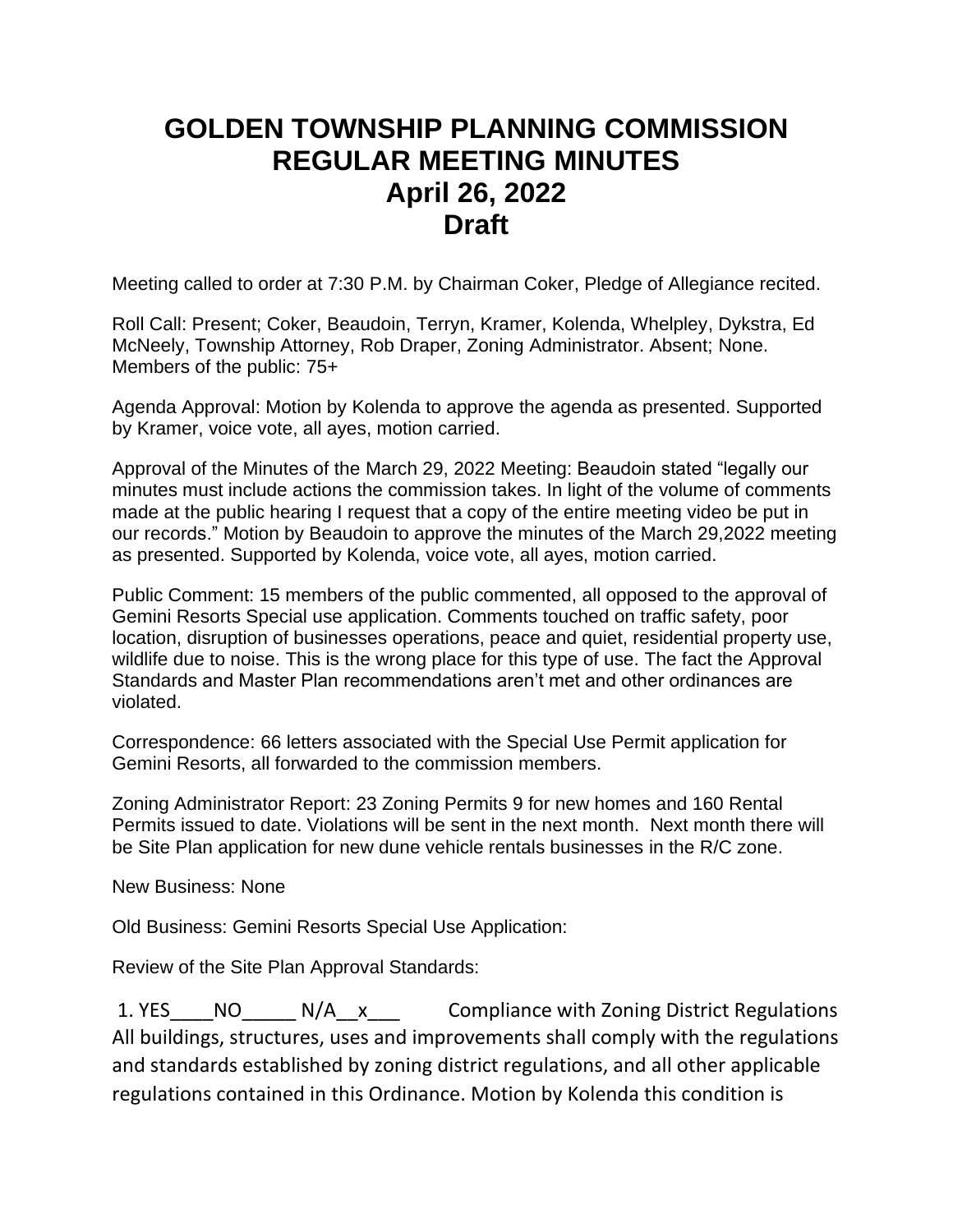nonapplicable. Supported by Dykstra. Discussion, there are no new buildings or structures. Voice vote, all ayes, motion carried.

## 2. YES NO\_\_\_\_\_N/A\_\_x\_\_Organization of Elements

All elements of the site plan shall be harmoniously and efficiently organized in relation to topography, the size and type of the lot, the character and use of adjoining property, and the type and size of buildings. The site shall be developed to not impede the orderly development, improvement, and enjoyment of surrounding property. All buildings, structures, and other improvements shall be designed and located to minimize adverse impacts on adjacent and nearby properties. Motion by Kolenda this standard is nonapplicable. Supported by Whelpley. Discussion, this property is landlocked by roads on all sides. Voice vote, all ayes motion carried.

3. YES\_\_x\_\_ NO\_\_\_\_\_ N/A\_\_\_\_\_ Preservation of Natural Features and Natural Landscape

Natural features (woodlots, wetlands, watercourses, ponds, shorelines, attractive vegetation etc.) shall be preserved and protected to the greatest extent possible. Natural features of the landscape shall be incorporated into the design and layout of the site to buffer it from adjacent incompatible land uses, to preserve the character of the surrounding area and community and to control soil erosion and storm water runoff. Motion by Kolenda this standard is met. Supported by Dykstra. Discussion, there are a few trees and a structure being removed but nothing to cause an issue with the natural landscape. Voice vote, all ayes, motion carried.

## 4. YES\_\_\_\_NO\_\_\_\_\_ N/A\_\_\_x\_\_Drainage Provision

Special attention shall be given to proper site drainage so that storm water runoff will not affect neighboring properties, or impact area watercourses. Storm water management systems shall be designed in accordance with professionally accepted principles, and shall provide retention or detention basins designed to hold runoff from a 25-year frequency storm event. Discharge of storm water runoff from any site which may contain oil, grease, toxic chemicals, or other hazardous or polluting materials is prohibited unless measures to trap pollutants meet the requirements of the Michigan Department of Environmental Quality, based upon professionally accepted principles. Motion by Kolenda that this standard is nonapplicable. Supported by Dykstra. Discussion, there are no changes in topography. Voice vote, all ayes, motion carried.

## 5. YES NO N/A<sub>X</sub> Soil Erosion

Proposed developments or uses shall not result in soil erosion or sedimentation problems. Motion by Kolenda this standard is nonapplicable. Supported by Dykstra. Voice vote, all ayes, motion carried.

6. YES\_\_\_\_NO\_\_\_\_\_ N/A\_\_x\_\_\_Screening & Buffering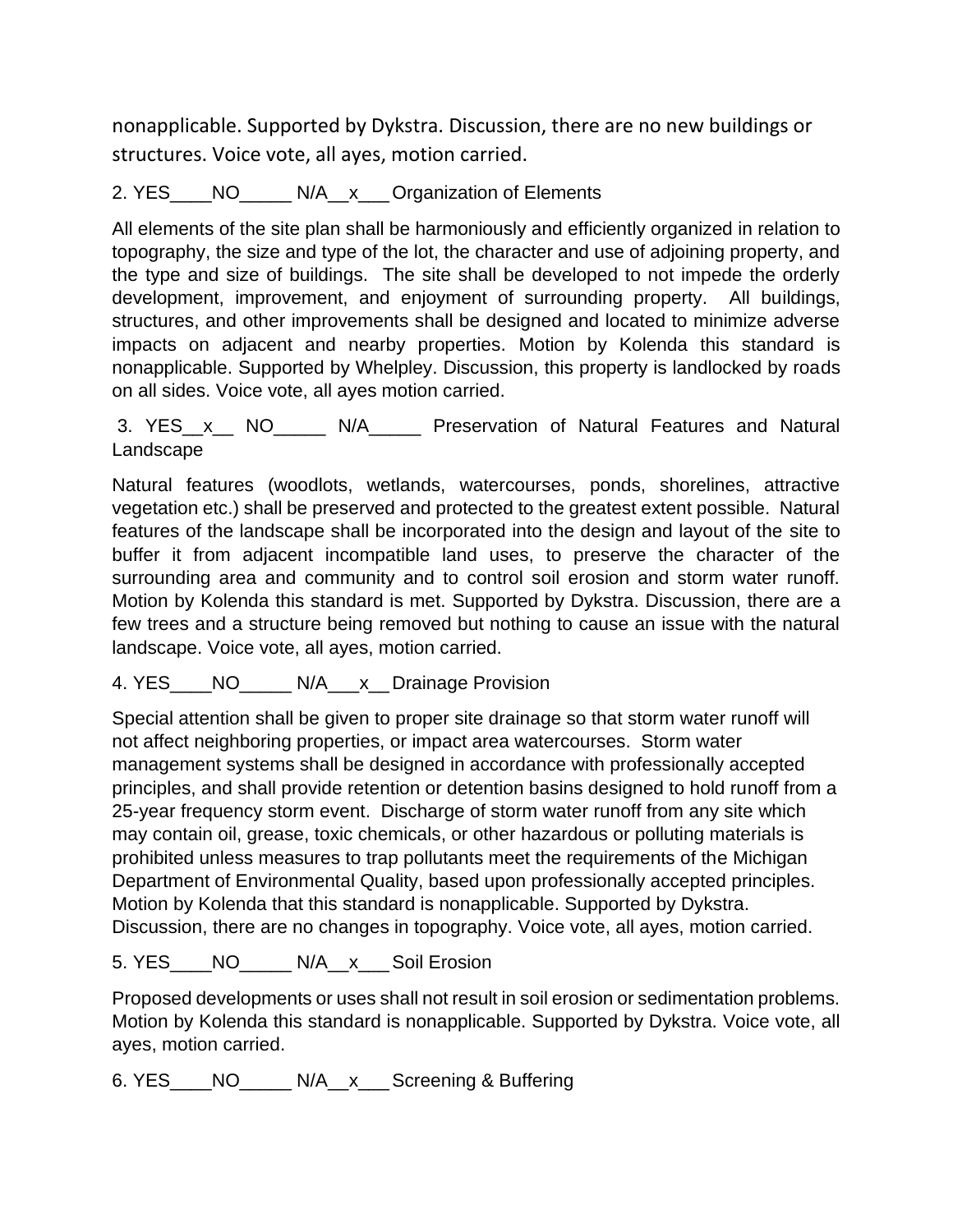Screening and buffering, in the form of landscape plantings, existing vegetation, screen fences, and the like, may be required at the discretion of the Planning Commission to assure compatibility between a site and adjoining land uses. Motion by Kolenda this condition is nonapplicable. Supported by Dykstra. Discussion, roads separate the land from other uses. Voice vote, all ayes, motion carried.

7. YES x NO\_\_\_\_\_N/A\_\_\_\_\_Emergency Vehicle Access

All buildings, groups of buildings, and uses shall be arranged to allow emergency vehicle access to all improved areas during all seasons of the year under all weather conditions. Motion by Kolenda this condition is met. Supported by Dykstra. Discussion, Driveway provides access to emergency vehicles. Voice vote, all ayes, motion carried.

8. YES\_\_\_\_NO\_\_x\_\_\_N/A\_\_\_\_\_ Pedestrian and Vehicular Circulation

Proposed driveway entrance and exits, parking areas, service drive and other internal circulation routes shall be located and arranged to assure the safety and convenience of pedestrian and vehicular traffic. If proposed by an applicant or required at the discretion of the Planning Commission, or as otherwise provided in this Ordinance, pedestrian and bicycle pathways, shall be insulated as completely as reasonably possible from the vehicular circulation system. Motion by Kolenda this standard is met. Supported by Dykstra. Discussion, Parking and staging is noted and would have to be approved by MDOT. Voice vote, 3 ayes, 4 nays, motion fails.

9. YES\_\_x\_\_NO\_\_\_\_\_ N/A\_\_\_\_\_ Compliance with Applicable County, State and Federal Statutes. Motion by Kolenda that this standard is met. Supported by Kramer, voice vote, all ayes, motion carried.

Motion by Kolenda to deny approval of the site plan for Gemini Resorts on Parcel # 64-006-028-100-09. Supported by Beaudoin. Voice vote, all ayes, motion caried.

Review of Special Use approval standards.

1. YES\_x\_ NO \_\_\_\_ N/A\_\_\_\_ The property subject to the application is located in a zoning district in which the proposed special use is allowed by district regulations. Motion by Kolenda that this standard is met. Supported by Kramer discussion, application is for a commercial business in the Resort Commercial zone. Voice vote, all ayes, motion carried.

2. YES \_\_x \_\_ NO \_\_\_\_ N/A \_\_\_\_ The special use will comply with any specific standards applicable to it as listed by appropriate zoning district regulations. Motion by Kolenda that this standard is met. Supported by Dykstra, Discussion, property is zoned Resort Commercial, does comply with the district regulations and appropriate zoning. Voice vote, all ayes, motion carried.

3. YES\_\_\_\_ NO \_\_x\_\_ N/A \_\_\_\_ The special use will be constructed, operated, and maintained so as to be harmonious with the character of the general vicinity, and will not change the essential character of the area in which it is located. Motion by Kolenda that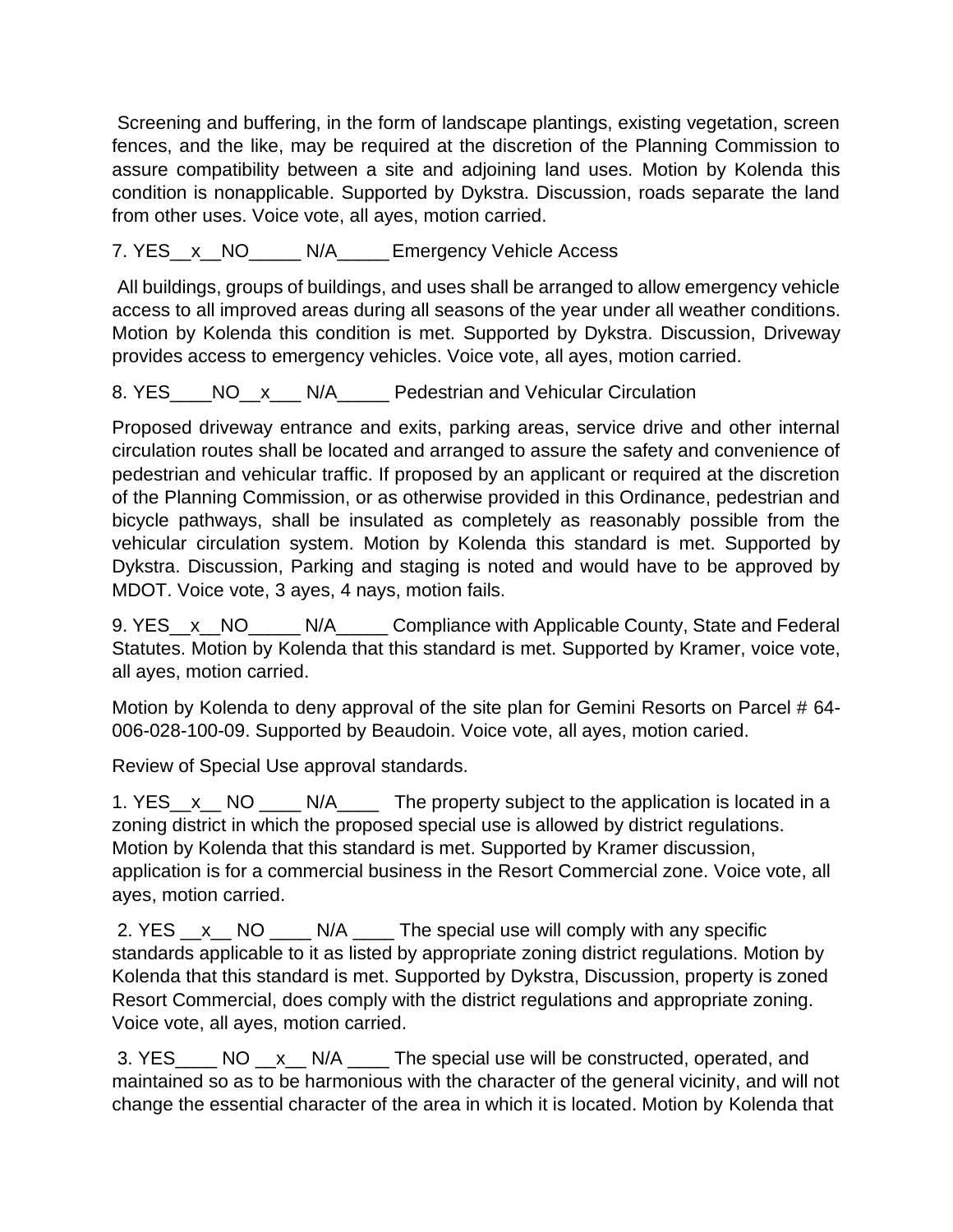this standard is met. Supported by Dykstra. Discussion operations of equipment used is not harmonious with the character of the general vicinity. Voice vote, all ayes, motion carried.

4. YES \_x\_\_ NO \_\_\_\_ N/A \_\_\_\_ The special use will be consistent with the intent and purpose of the township Master Plan, as well as the intent and purpose of the zoning district in which it is located. Motion by Kolenda that this standard is met. Supported by Dykstra. Discussion, Voice vote, 5 ayes 2 nays, motion carried.

5. YES x NO N/A The special use will not result in a material burden on police and fire services, nor on other public services or facilities, and will be adequately served by public services and facilities, or that the applicant will adequately provide any such service or facilities. Motion by Kolenda that this standard is met. Supported by Dykstra. Discussion, use will not create a burden on police or fire services. Voice vote, all ayes, motion carried.

6. YES \_\_\_ NO \_\_x\_ N/A \_\_\_ The special use will not create excessive additional public costs and will not be detrimental to the economic welfare of the Township. Motion by Kolenda that this standard is met. Supported by Supported by Dykstra. Voice vote was not detectable, Roll call vote Kolenda, Dykstra ayes, Kramer, Whelpley, Coker Beaudoin, Terryn nays. Motion failed.

7. YES \_\_\_ NO \_x \_\_ N/A \_\_\_ The special use will not diminish the opportunity for surrounding property owners to use and develop their property as zoned. Motion by Kolenda that this standard is not met. Supported by Kramer. Discussion, multiple residents and a business owner have expressed their concern on the future of their properties in this zoning district. Voice vote, all ayes, motion carried.

8. YES \_\_\_ NO \_x \_\_ N/A \_\_\_ The special use will be designed, constructed, operated and maintained so as not to negatively impact the character of the land uses in the surrounding area. Motion by Kolenda that this standard is not met. Supported by Kramer. Discussion, equipment used will create a nuisance to residential and business owners. Voice vote, all ayes, motion carried.

9. YES \_\_\_ NO \_x \_\_ N/A \_\_\_ The special use will not involve activities, processes, materials, or equipment that will create a nuisance for other properties in the vicinity by reason of traffic, noise, smoke, fumes glare, odors, or the accumulation of scrap materials. The special use will not be hazardous or disturbing to existing nearby uses. Motion by Kolenda that this standard is not met. Supported by Dykstra, Discussion, equipment will create nuisances for other property owners in the vicinity and create nearby disturbances. Voice vote, all ayes, motion carried.

10. YES \_\_\_ NO \_x\_\_ N/A \_\_\_ The special use will be harmonious and in accordance with the goals and objectives of the Golden Township Master Plan. Motion by Kolenda that this standard is not met. Supported by Kramer. Discussion, 8) Limit areas of